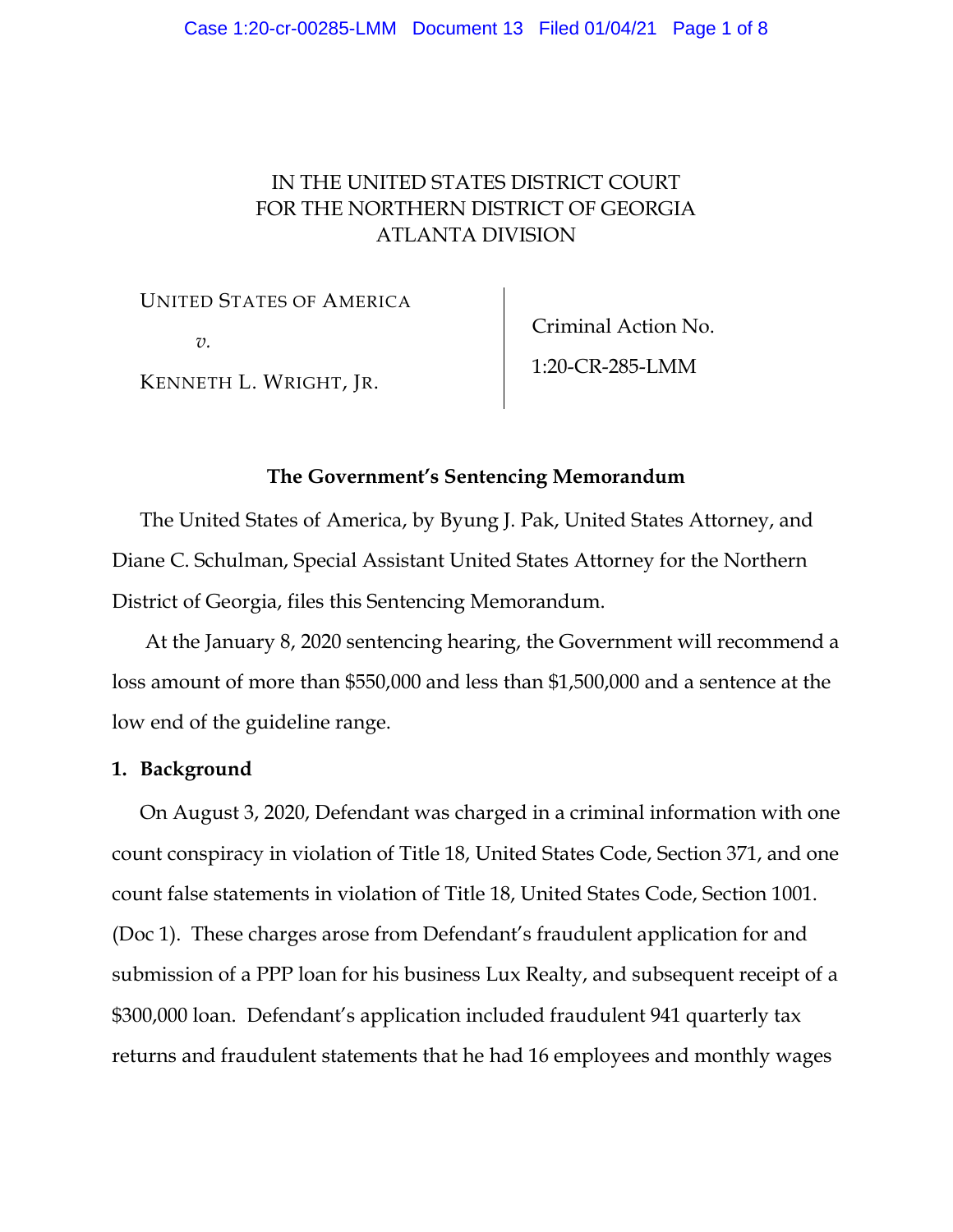of \$120,000. Defendant electronically signed and submitted the loan application on May 5, 2020.

Defendant's loan and application were discovered in connection with an investigation that found several businesses that all submitted fraudulent loan applications with identical fraudulent information, and all received \$300,000 PPP loans. In fact, the investigation uncovered a second \$300,000 loan that Defendant received for Lux Automotive, another business he owned. This application was identical to the Lux Realty loan application in all aspects, except Defendant did not electronically sign the application. Instead, he noted "I don't accept based on these terms." Nonetheless, he submitted the loan application on June 30, 2020, and the loan was funded on July 7, 2020. Defendant received another \$300,000 for the Lux Automotive business entity.

On August 20, 2020, Defendant pleaded guilty to both counts pursuant to a negotiated plea. (Doc. 6). The PSR found the loss amount attributable to Defendant's charged conduct and relevant conduct to be more than \$550,000 and less than \$1,500,000 and assessed a 14-level enhancement. Considering the base offense level, all enhancements and acceptance of responsibility, the PSR concluded that Defendant has a total offense level of 17 with a custody guideline range of 24-30 months.

#### **II. The Appropriate Loss amount is \$600,000.**

Defendant is charged with conduct related to the loan obtained for Lux Realty, not with conduct related to the loan obtained for Lux Automotive. However, the guidelines always require the consideration of relevant conduct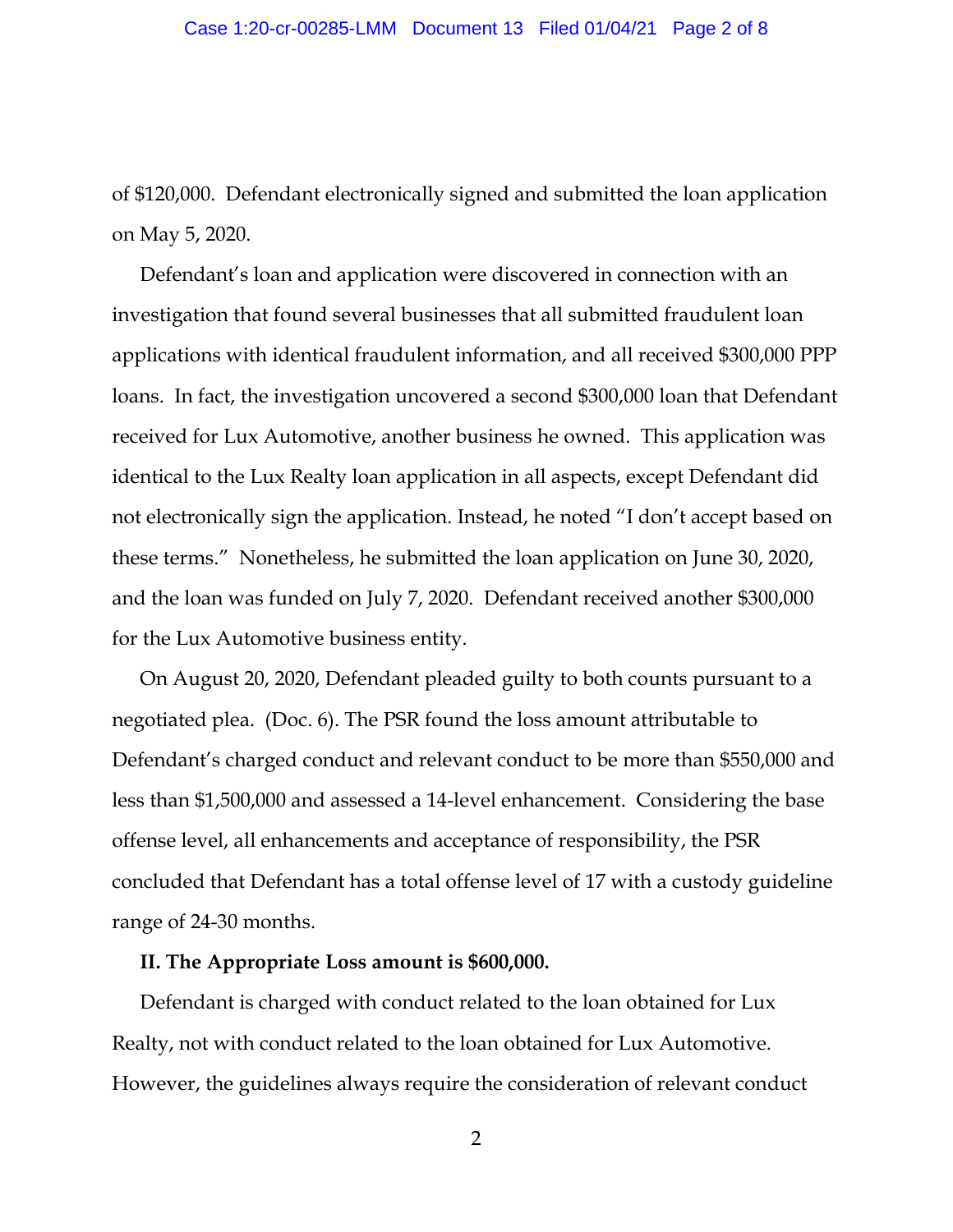when determining the appropriate sentencing range. Relevant conduct is defined as "all acts and omissions committed, aided, abetted, counseled, commanded, induced, procured, or willfully caused by the defendant…that occurred during the commission of the offense of conviction, in preparation for that offense, or in the course of attempting to avoid detection or responsibility for that offense." *See* U.S.S.G. § 1B1.3(a)(1)(A). In considering whether uncharged conduct is relevant, the Court should evaluate the similarity, regularity, and temporal proximity between the counts of conviction and uncharged conduct. *See United States v. Myles*, 314 F. App'x 164, 168 (11th Cir. 2008) (citing *United States v. Maxwell*, 34 F.3d 1006, 1011 (11th Cir. 1994). Here, the fraudulent information used to support the Lux Automotive loan application was identical to the fraudulent information used to support the Lux Automotive loan. Moreover, Defendant applied for the Lux Automotive loan two months after he received the Lux Realty loan. Thus, there should be no question that the Lux Automotive loan is relevant conduct.

Defendant objects to the inclusion of the Lux Automotive loan in the calculation of his loss amount on two grounds: (1) because he technically did not sign the application, and (2) because the government was able to recover the entire \$300,000 through seizure.

In response, the Government notes that, while it is true that Defendant did not technically sign the loan application, he did submit it. Certainly, if he did not want the loan, he could have not submitted the loan application rather than submit it with a disclaimer. Moreover, once the loan was approved and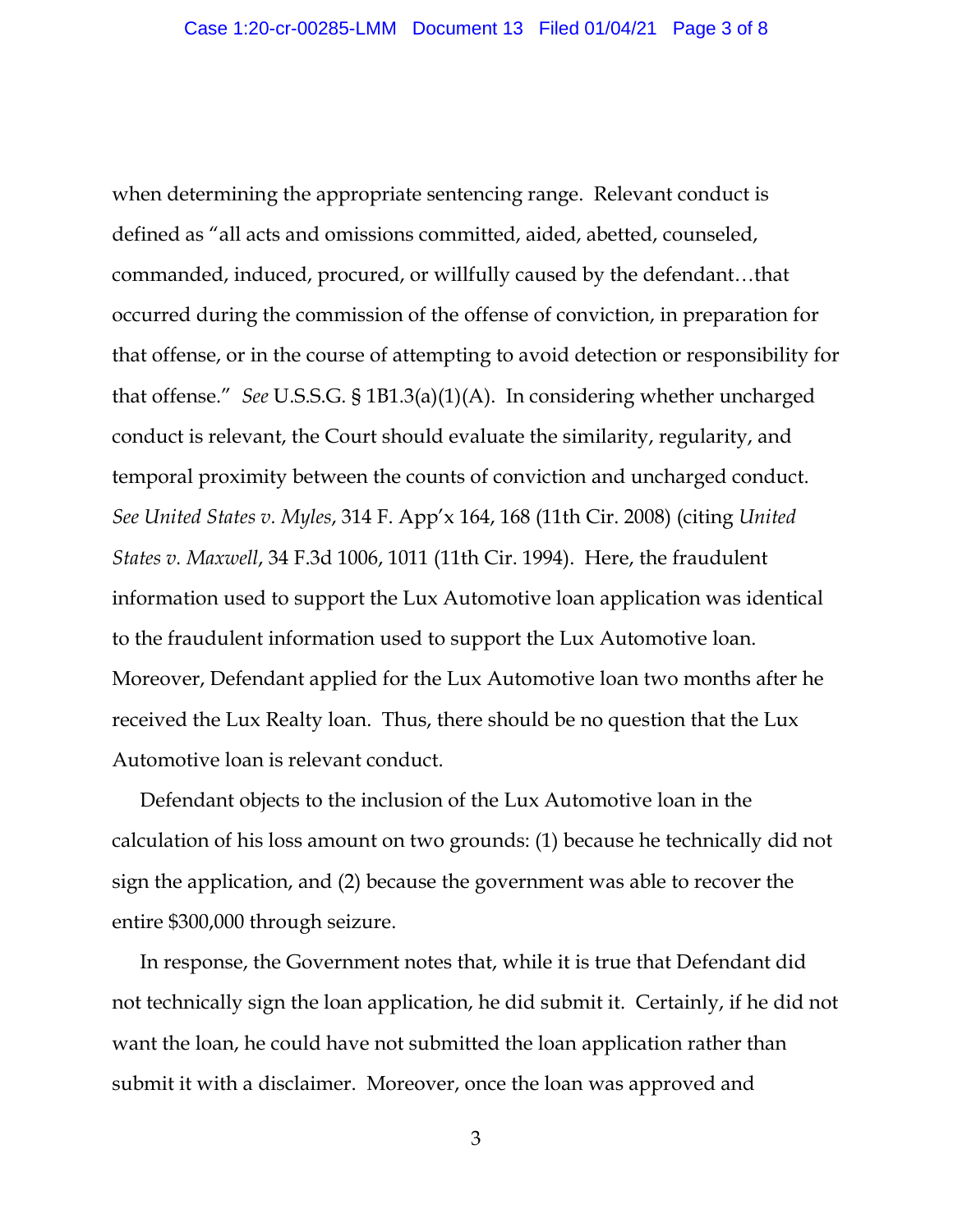deposited into his account, he did not contact the bank to return the funds or to report that he did intend to receive the loan proceeds.

To the extent that Defendant claims that the loss should not include the Lux Automotive loan because the Government was able to recover that loan, the Court should reject this argument. The guidelines are clear that loss is to be calculated as the great of actual or intended loss. *See* U.S.S.G. § 2B1.1 App. Nte. 3(A). "Intended loss" means the "pecuniary harm that the defendant purposely sought to inflict; and includes intended pecuniary harm that would have been impossible or unlikely to occur." U.S.S.G. § 2B1.1 App. Nte. 3(A)(i). Here, Defendant purposely submitted a fraudulent loan application, and received the loan. The fact that the Government was able to recover the entire loan amount through its own legal process should not impact the calculation of loss for guideline purposes. It impacts only the calculation of restitution.

The Government acknowledges that, in the plea agreement, the Government agreed to limit the loss amount to the \$300,000 loan Defendant received for Lux Realty. This limitation was conditioned on Defendant's assertion that he had not, and would not, spend or use the funds from the Lux Automotive loan in any way. As will be discussed further at the sentencing hearing, Defendant did not live up to his end of the deal.

In fact, after Defendant pled guilty the Government learned that Defendant moved the money around in a suspicious manner making it difficult to trace. While the Government was able to recover the entire amount of the loan, it appears that other funds obtained through yet another fraudulent PPP loan was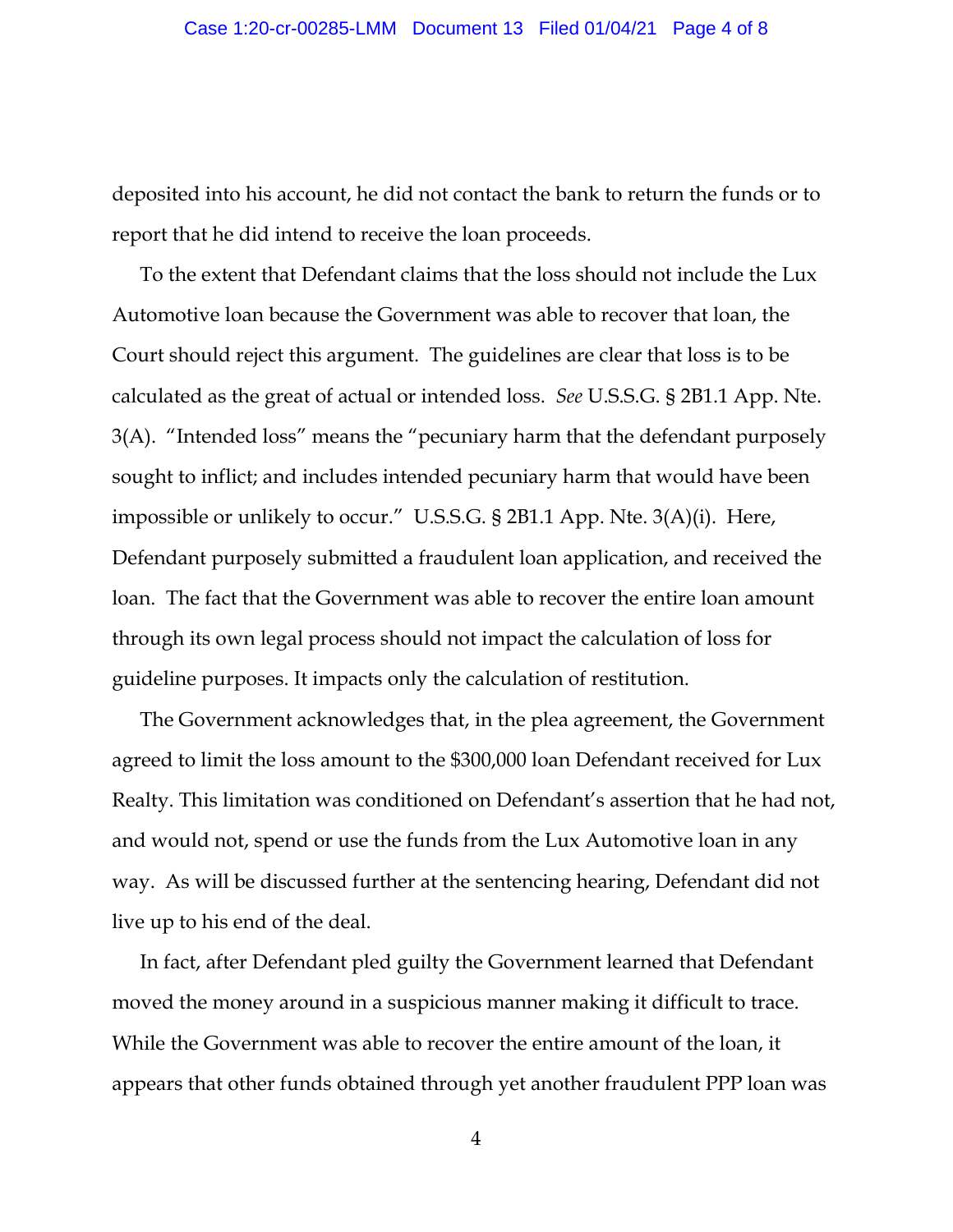deposited into the same bank account where the Lux Automotive loan was deposited. Thus, we cannot say that he did not spend any of the proceeds from the Lux Automotive loan. Because Defendant was not truthful with the Government, the Government can no longer agree to limit his loss to the Lux Realty loan. Therefore, the Government asserts that the appropriate loss amount is \$600,000 and the 14-level enhancement was properly applied.

#### **III. A guideline sentence is appropriate**.

Considering the 3553a factors, a guideline sentence is appropriate. Defendant's conduct warrants a custodial sentence because of the nature and circumstance of the offense. Defendant's crime could not be a more egregious fraud case. During a pandemic, Defendant stole money intended for legitimate businesses struggling to survive in the midst of the public health emergency. The PPP was a much-needed lifesaver for legitimate businesses throughout the country. Defendant put his own self-interest above the needs of the public. Thus, because of the nature of the conduct, a guideline sentence is appropriate.

A guideline sentence is also appropriate because of the history and characteristics of this Defendant. As will be more fully discussed at the sentencing hearing, Defendant's conduct throughout these proceedings have shown the Government that he is not deserving of anything less than a guideline sentence.

In addition to the serious conduct that defendant was charged with and pleaded guilty to, further investigation into Defendant has only raised more questions and uncovered more potential fraud. For example, Defendant told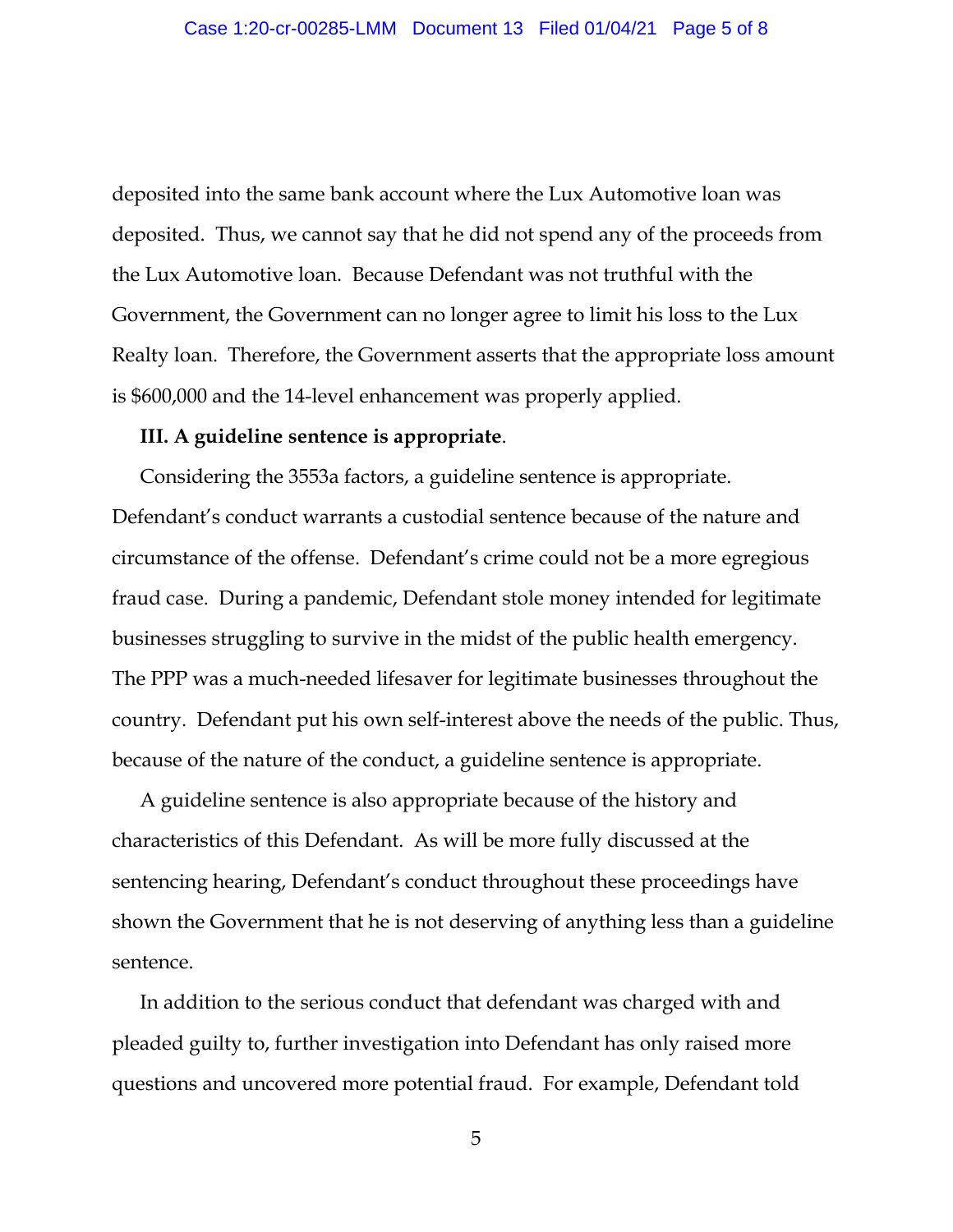pre-trial services that he lives at 222 Alderwood Place in Atlanta, Georgia, an address he claimed his "godbrother" and roommate J.R. owned, when in fact, he co-owns the property with J.R. But it is not clear that Defendant lives at the Alderwood Place address. The Government learned that Defendant is named on a lease for a property at 3566 Roswell Road. The Government's investigation determined that Defendant rented the property at 3566 Roswell Road using a stolen identity. He also used funds from the Lux Realty PPP loan to pay the rent on the 3566 Roswell Road address.

The Government has also learned of other fraudulent activity involving Defendant. Specifically, Defendant's "godbrother" and roommate J.R. received a PPP loan based on an apparent fraudulent application. Defendant received money from that loan. Additionally, Defendant and another associate submitted fraudulent information in order to qualify for car loans for the Lux Automotive entity.

In short, Defendant has shown that he is a committed fraudster. Nothing less than a low-end guideline sentence is appropriate.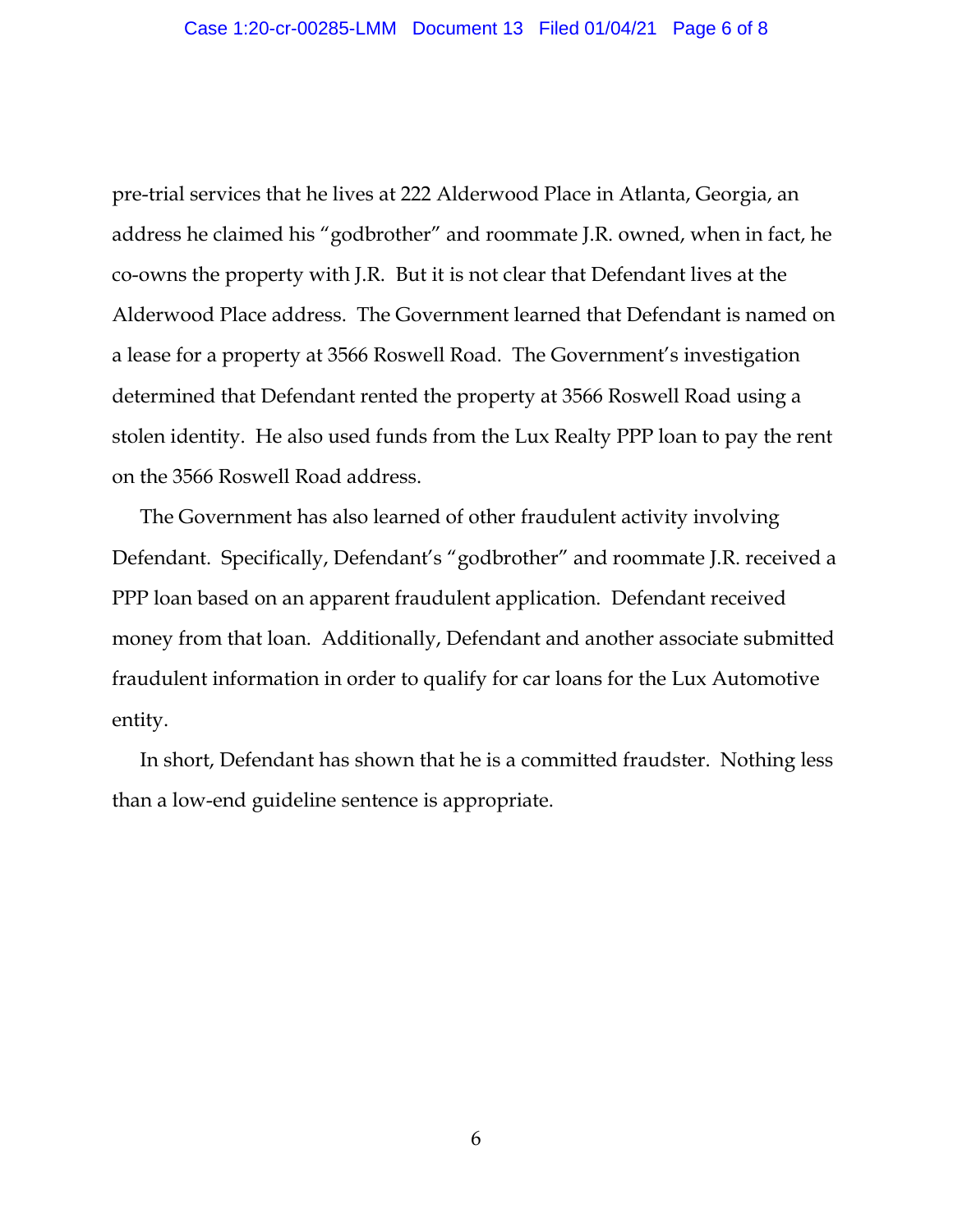# **Conclusion**

The Government requests that Defendant be sentenced at the low end of the Guidelines.

Respectfully submitted,

BYUNG J. PAK *United States Attorney*

/s/DIANE C. SCHULMAN *Special Assistant United States Attorney* Georgia Bar No. 497764 Diane.schulman@usdoj.gov

600 U.S. Courthouse, 75 Ted Turner Drive S.W., Atlanta, GA 30303 (404) 581-6000 fax (404) 581-6181